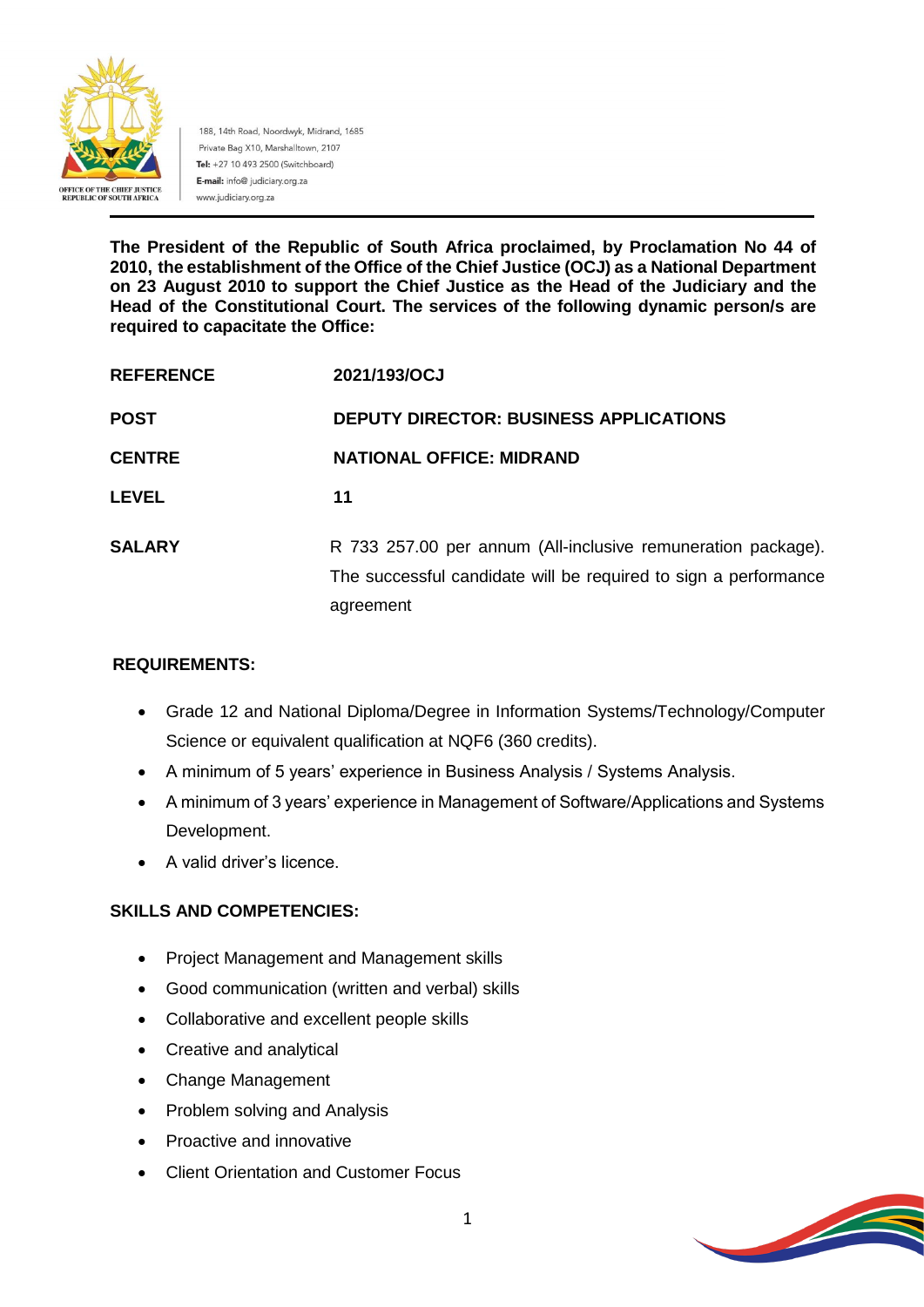#### **KEY PERFORMANCE AREAS:**

- Clearly and accurately identify and document business requirements specifications in line with business goals.
- Analyse and document the realization of business benefits.
- Facilitate workshops with business users in order to gather business requirements, generate ideas and validate designs.
- Assess, document and present current business processes, procedures, business rules and recommend optimized and improved business processes.
- Develop functional design specifications utilising predefined modeling techniques.
- Validate the design of the solution against business requirements and liaise with system analysts and developers to ensure the deployed software/solution meet the identified business requirements.
- Contribute towards the design of formal and structured test cases to ensure that the business processes as well as the required system functionality are thoroughly tested by reviewing test packs and participate in system testing.
- Ensure that new software integrations into OCJ systems meets business requirements. Contribute to the development, quality control and delivery of end user training material.
- Contribute to the implementation of the solution to end users.
- Participate in piloting and deploying system.
- Work closely with business users, change management resources, solution architects/analysts, designers, developers, vendors, testing and training teams, as part of projects.
- Communicating effectively with stakeholders and sponsors.
- Management of deliverables from Vendor/Supplier and other organizational delivery entities. Ensure that all ICT business applications in production are reliable, stable and efficient.
- Project governance and policies.
- Develop weekly, monthly and quarterly plans and reports.

## **ENQUIRIES: Ms S Tshidino/Ms. B Rakgotho, Tel No: 010) 493 2500**

**APPLICATIONS:** Quoting the relevant reference number, direct your application to: The Director: Human Resources, Office of the Chief Justice, Private Bag X10, Marshalltown, 2107. Applications can also be hand delivered to the Office of the Chief Justice, Human Resource Management, 188, 14th Road, Noordwyk, Midrand, 1685.

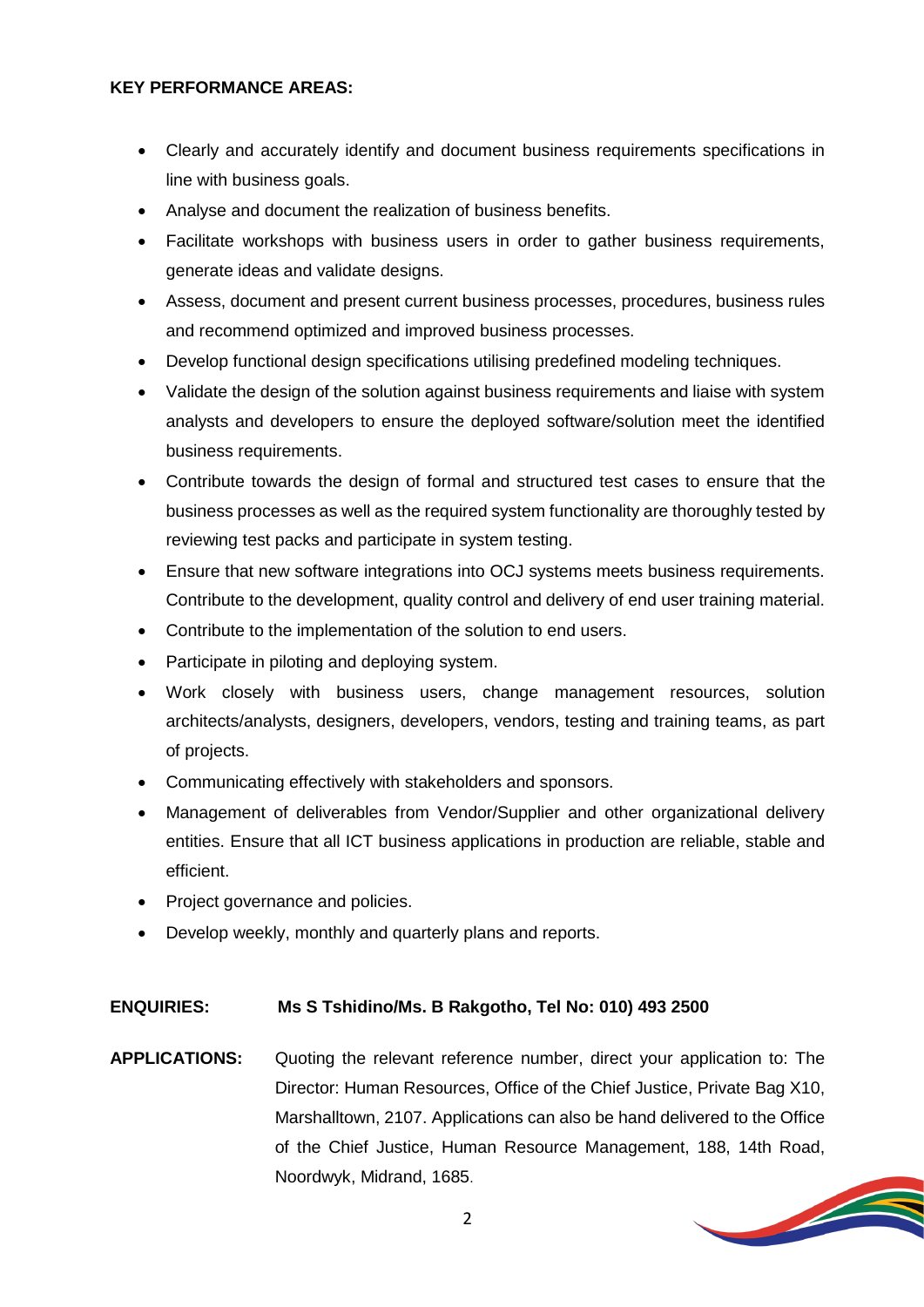#### **CLOSING DATE: 29 OCTOBER 2021**

**NOTE:** Office of the Chief Justice is an equal opportunity employer. In the filling of these posts, the Employment Equity Plan of the Department will be taken into consideration and preference will be given to Women and Persons with Disabilities.

> In the filling of the advertised posts, the objectives of the Constitution of South Africa, 1996 and the staffing policy of the Public Service broadly will be taken into consideration. Applications must be submitted on the new form Z83, obtainable from any Public Service Department. [\(www.dpsa.gov.za-vacancies/](http://www.dpsa.gov.za-vacancies/) [www.judiciary.org.za\)](http://www.judiciary.org.za/). The completed and signed form should be accompanied by a recently updated CV as well as copies of all qualification/s and ID document. Such copies need not be certified when applying for a post. The communication from the HR of the Department regarding the requirements of the certified documents will be limited to shortlisted candidates. Therefore, only shortlisted candidates for the post will be required to submit certified documents on or before the day of the interview following the communication from HR. A SAQA evaluation report must accompany foreign qualifications. Applications that do not comply with the abovementioned requirements will not be considered.

> The Office of the Chief Justice is an equal opportunity employer. In the filling of vacant posts, the objectives of section 195 (1)(i) of the Constitution of South Africa, 1996 (Act 108 of 1996), the Employment Equity imperatives as defined by the Employment Equity Act, 1998 (Act 55 of 1998) and relevant Human Resources policies of the Department will be taken into consideration. The successful candidate/s will be subjected to Pre-Vetting (Pre-Screening). Financial records will only be checked and considered for applicants applying for Finance related posts. Upon appointment applicants will be subjected to vetting with the purpose of determining their security competency.

> All candidates selected for SMS posts must undergo a competency assessment after the interview. If you do not hear from us within 3 months of this advertisement, please accept that your application has been unsuccessful. The Department reserves the right not to fill these

> > **Contract Contract Contract Contract Contract Contract Contract Contract Contract Contract Contract Contract Contract Contract Contract Contract Contract Contract Contract Contract Contract Contract Contract Contract Contr**

3